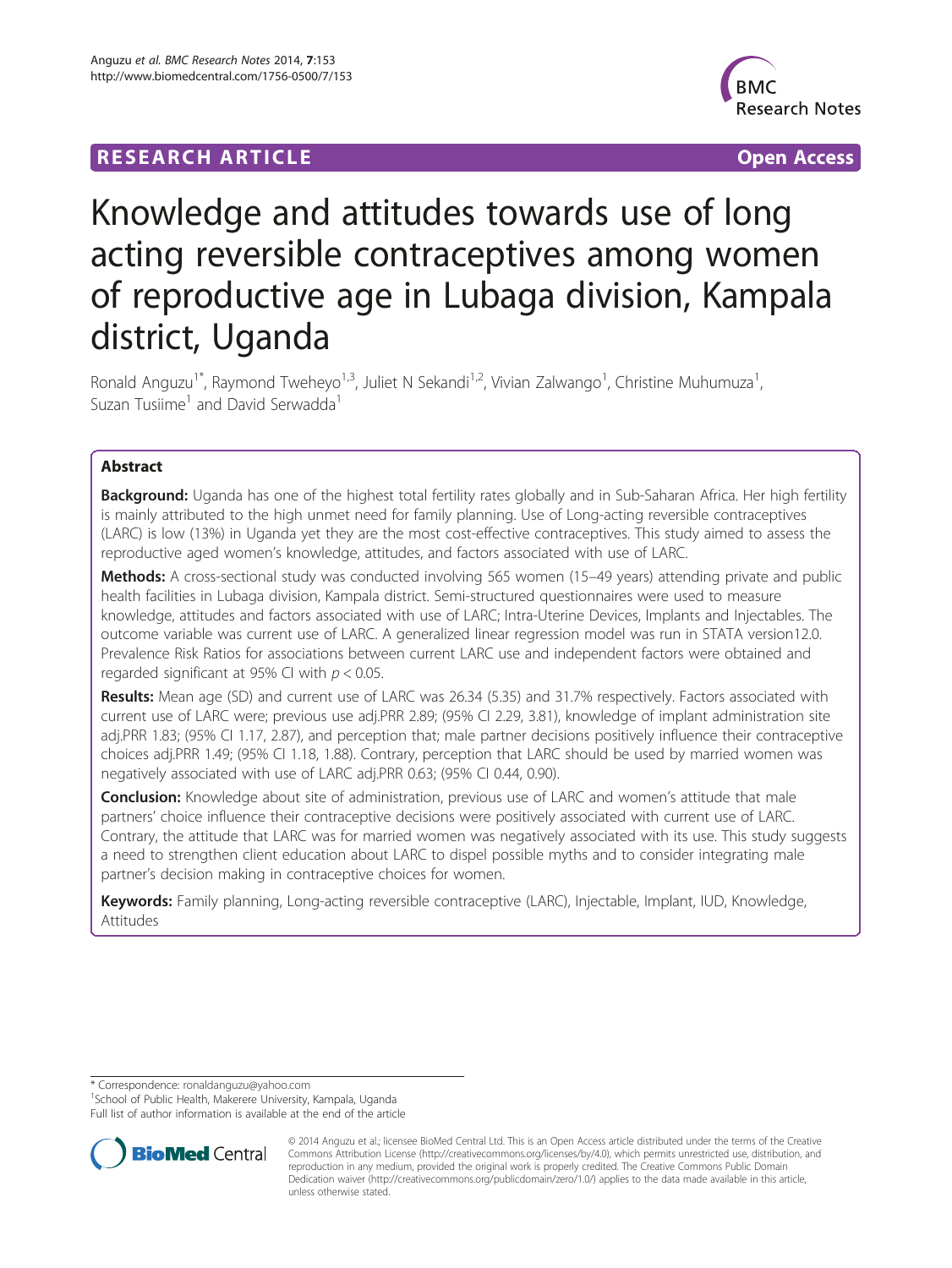## Background

Uganda's total fertility rate (TFR) at 6.2 is one of the highest in sub-Saharan Africa and globally [\[1\]](#page-7-0). Uganda more so, has a high maternal mortality ratio (MMR) at 435 maternal deaths per 100,000 live births and an infant mortality rate (IMR) of 54 per 1,000 live births per year [[2\]](#page-7-0). High maternal morbidity and mortality could partly be attributed to unintended pregnancies, short birth intervals and higher risk of obstetric and newborn complications associated with low contraceptive use [[3](#page-7-0)]. About 44% of pregnancies in Uganda are unintended [[2\]](#page-7-0) with occurrence of unsafe abortions estimated at 62 per 1,000 women aged 15–49 years [\[4](#page-7-0)]. These undesirable maternal and child health outcomes associated with high TFR could be substantially reduced by meeting the family planning (FP) needs of women in developing countries [\[5](#page-7-0)]. Provision of highly efficacious family planning (FP) services contributes to a reduction in maternal mortality by lowering the risk of maternal death per birth hence preventing high-risk and high-parity births [\[6](#page-7-0)]. It also offers individuals and couples' ability to anticipate and attain the desired number of children by birth spacing and timing [\[7](#page-7-0)].

Use of long acting reversible methods is proposed as a strategy to reverse undesirable maternal health consequences in developing countries [\[8,9\]](#page-7-0). Scientific evidence has determined implant and copper-bearing Intra-Uterine Device (IUD) contraceptives to be highly effective and well tolerated [[10](#page-7-0),[11](#page-7-0)]. Similarly, injectables and implants are proven to be safe, effective and reversible contraceptive options [\[12,13](#page-7-0)]. Despite evidence of LARC effectiveness and safety, actual uptake in resource-poor settings like Uganda is low, and is possibly affected by several factors such as knowledge and general awareness of contraceptive methods [\[14](#page-7-0)], access to different contraceptive methods, user characteristics, technology [[15](#page-8-0)] and socio-economic status [\[16](#page-8-0)].

Currently in Uganda, the contraceptive prevalence rate (CPR) is 30% and LARC prevalence is as low as 13% among all women [\[2](#page-7-0)[,17](#page-8-0)]. The prevalence of IUD use is lowest at 0.4%, implants as low as 1.9% and injectable contraceptives at 10.7% [\[2](#page-7-0)]. Kampala district, the study site, has a LARC prevalence of 22.7% with implant (1.6%), IUD (1.8%) and injectables (19.3%) [[2\]](#page-7-0). This study set out to determine the reasons for low use of LARC in Lubaga division, Kampala, particularly assess knowledge and attitudes among women of reproductive age use of LARC attending reproductive health services.

## Methods

A health facility-based, cross-sectional study was conducted for a period of nine weeks between March and April 2012 in Lubaga division. Lubaga is one of five administrative divisions in Kampala district, the capital of Uganda. The total population of the area is 411,900 with 53.6% females [\[18\]](#page-8-0) and about 92% lives in peri-urban locations [\[19](#page-8-0)]. Lubaga division's health structure is currently comprised of 124 registered health facilities and these are in three categories; 2 Public facilities, 120 private for profit and 2 Private Not-For-Profit (PNFP) which all provided reproductive health services including LARC services. The participants were both FP users and non-users who were females 15–49 years attending any reproductive health service (i.e. family planning, postnatal and outpatient clinics) in Lubaga division. A family planning user was defined as a woman who at the time of the interview was currently using any contraceptive method [\[2](#page-7-0)]. A non-FP user was defined as a woman who at the time of the interview had never used any contraceptive or had previously used a contraceptive but discontinued its use.

Data was entered, cleaned using Epi info 3.5.1 and statistical analysis done with STATA Version12.0. Data was collected using semi-structured interviewer administered questionnaires which contained information on independent variables. During administration of interviews, the respondents were not prompted with any contraceptive pictorials or FP product names. The outcome variable was binary i.e. current user or non-user of LARC methods. Prior to data collection, questionnaires were pre-tested at a non-participating health centre III in Nakawa division in Kampala that was purposively selected due to similarity of participants' socio-cultural characteristics in order to determine their suitability for collecting study data and then editing of the data collection tools appropriately. Field editing of questionnaires was conducted by the supervisors on daily basis to check for completeness.

#### Sample size

The modified Kish, Leslie formula (1965) was used to estimate the sample size [[20\]](#page-8-0). A total of 565 was computed using a 95% confidence interval, 3.5% precision, 20.5% prevalence for current use of LARC in Kampala district [[21\]](#page-8-0) and 9% of the sample size used to compensate for non-response [[22\]](#page-8-0). Using probability proportionate-tosize of daily FP clinic attendance by category of health facility, 20 health facilities were selected. Among the total of 20 health facilities selected, 16 private clinics were randomly selected and 2 PNFP's and 2 Public health facilities were purposively selected respectively. Probability proportionate-to-size sampling was used to select the number of participants to be recruited from each health facility. At each health facility, the first respondent from each clinic (FP, PNC and outpatient clinics) was selected randomly. The subsequent respondents were selected systematically from the daily clinic attendance list until the required respondents were selected.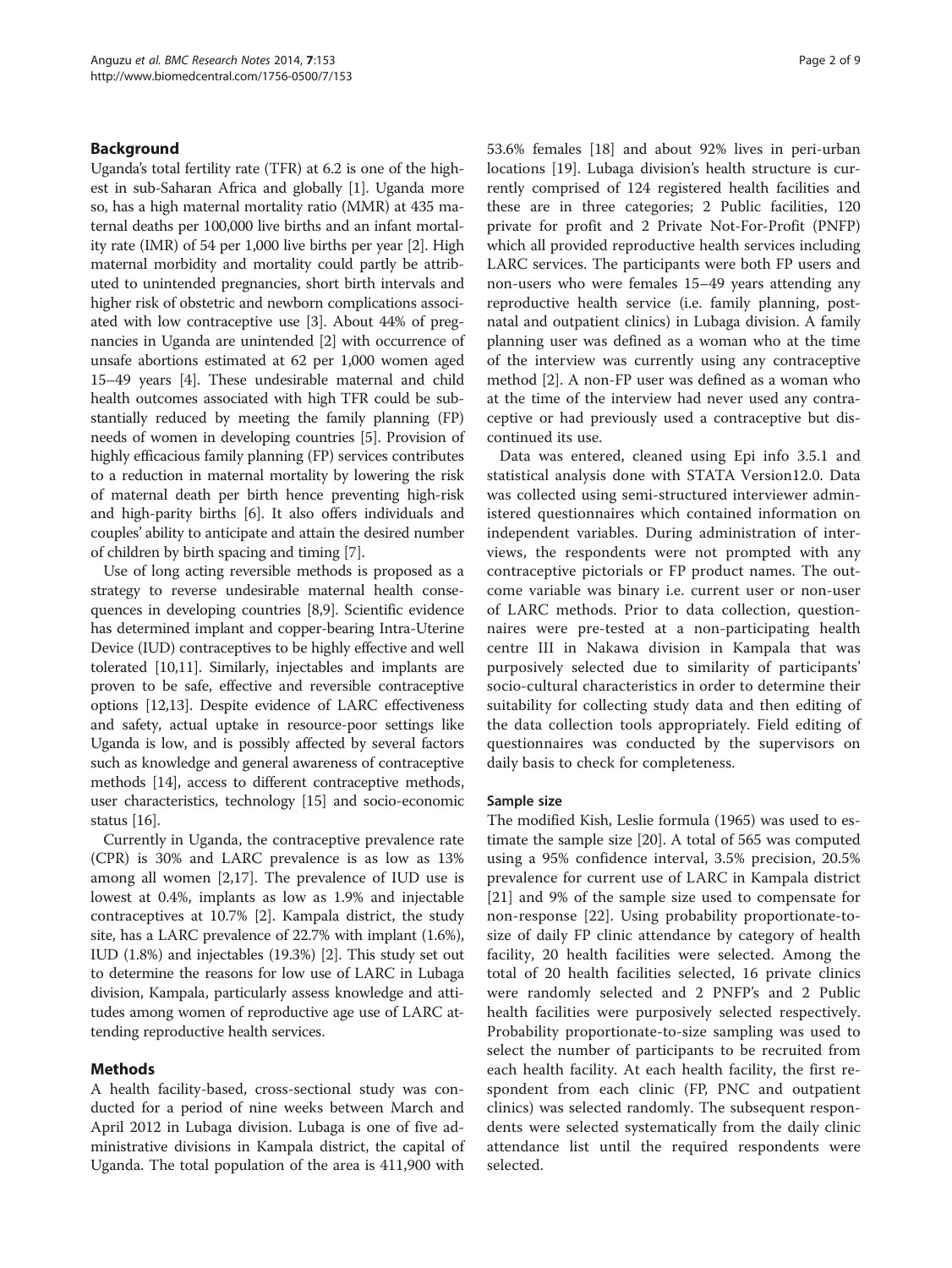#### Study measurements

The data was collected using a semi-structured questionnaire developed, piloted and translated into the predominant local language (Luganda) by the research team. Information on participants' socio-demographic characteristics, LARC knowledge attitudes towards use of LARC was collected.

#### Knowledge of LARC

Participants' knowledge was measured by the number of correct responses to 6 unprompted questions. The first three unprompted questions asked were on knowledge about duration of effective protection from pregnancy of IUD, implant and injectable contraceptives. The next three unprompted questions were on knowledge of the site of administration of IUD, implant and injectable contraceptives. A binary response to each question of yes or no was elicited.

## Attitudes towards LARC

The items on attitude of participants towards use of LARC were scored using a 5-point likert scale with 5 responses. The responses were categorized as; 'strongly agree', 'agree', 'not sure', disagree' and 'strongly disagree'. These 5 responses where then collapsed into binary variables; agree and disagree. 'Agree' for those who responded 'agree' or 'strongly agree' and 'disagree' for those who responded 'disagree', 'strongly disagree' or 'not sure'. This measurement is similar to a study in North Ethiopia which measured knowledge and attitudes towards long-acting and Permanent (LAPM) contraceptives [[23](#page-8-0)].

#### Statistical analysis

Double data entry and cleaning was done in Epi info 3.5.1 which was then exported to STATA version 12.0 in order to conduct statistical analyses. Descriptive analysis for summary statistics was conducted for the independent variables. The outcome variable was current use of LARC methods which was a binary categorical variable (yes, no). The study computed a prevalence 31.7% for the outcome variable, which is considered to be high therefore Prevalence Risk Ratios (PRR) were used as the appropriate measure of association [[24,25](#page-8-0)]. The PRR was computed for associations between current use of LARC and independent variables using Generalized Linear Model analysis with robust standard errors. Unadjusted PRR were computed with their corresponding 95% confidence intervals (95% CI). The independent variables with a  $p \leq 0.10$  [[26](#page-8-0)] and biologically plausible factors were included in the multivariable model for multivariable analysis in order to identify their independent predictors of use of LARC. Independent variables identified as statistically significant in the multivariable model were reported as being independently associated with current use of LARC.

### **Ethics**

Ethical approval to conduct this study was obtained from the Makerere University School of Public Health (MakSPH) Higher Degree Research and Ethics Committee on the 22nd February 2012. Informed consent was obtained from all respondents above 18 years in both verbal and written forms. For study participants who were between 15 to 18 years of age, consent and assent was obtained from their parents/guardians and the respondents respectively. Privacy and confidentiality of respondent information was upheld by the research team. Respondent anonymity was observed through use of questionnaire identification numbers. Permission to carry out this study in Lubaga division was obtained from Lubaga division urban council.

## Results

The Table [1](#page-3-0) shows the baseline characteristics of women aged 15 to 49 years in the study. A total of 565 participants were interviewed from twenty health facilities in Lubaga division, Kampala district. The mean age of the respondents was 26.3 years (SD: 5.34). All 565 respondents that were sampled were eligible for the interview. Among the respondents, 72.6% were married, 46.5% had attended secondary education and 39.3% were Catholics. More than half (56.6%) had delivered between 1 to 3 children in their lifetime.

The proportion of participants currently using LARC methods was 31.7%. Among 565 study participants, about 21% (120 out of 565) reported having ever had an abortion. About 57% (325 of 565) reported having used at least one LARC method prior to current use of LARC at the time of the interview.

Among all study respondents, knowledge of duration of effectiveness of specific LARC methods was generally higher among those currently using LARC methods (Table [2](#page-3-0)). Among all the study participants, knowledge of effective duration of effectiveness of IUD, implant and injectable contraceptives was 68.5%, 69.9% and 87.4% respectively.

Knowledge of administration site for IUD, implant and injectables was 75.9%, 80.2% and 91.9% respectively. Knowledge levels of administration site of specific LARC methods were high among current use of LARC i.e. 82.7%, 88.3% and 95.5% for IUD, implant and injectables respectively (Table [2](#page-3-0)).

In Table [3,](#page-3-0) nearly all participants 95% (534 out of 565) agreed that LARC methods can effectively prevent the occurrence of pregnancy. Out of the 565 participants, 513 (90.8%) agreed that health workers should explain the contraceptive side effects to them. About one third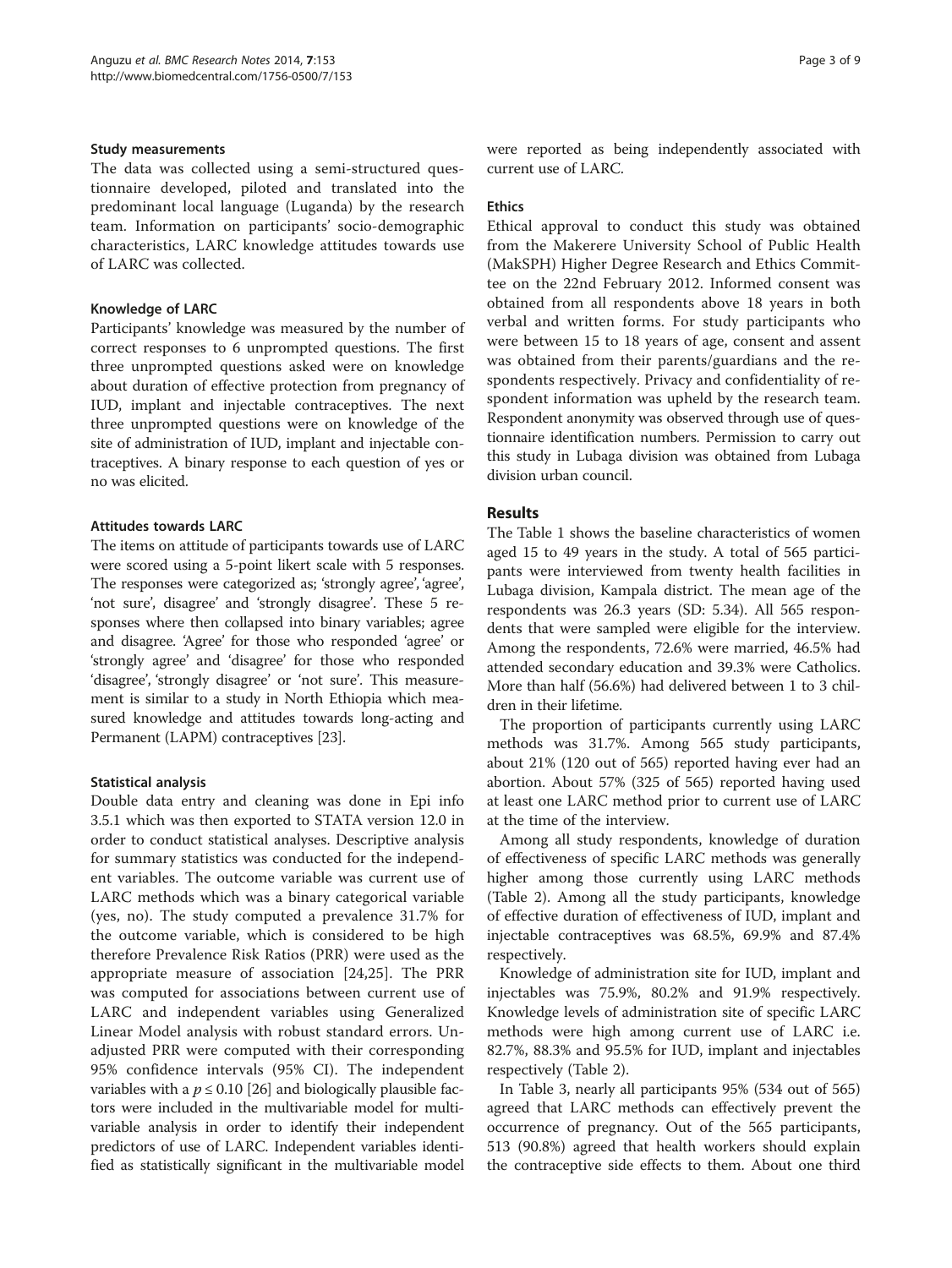<span id="page-3-0"></span>Table 1 Characteristics of reproductive aged (15 – 49 years) female respondents in Lubaga division, Mar-Apr 2012

| Variable                     | Frequency, N=565 Percentage (%) |      |
|------------------------------|---------------------------------|------|
| Age*                         |                                 |      |
| $15 - 19$                    | 34                              | 6.0  |
| $20 - 24$                    | 194                             | 34.3 |
| $25 - 29$                    | 211                             | 37.3 |
| $30 - 34$                    | 78                              | 13.8 |
| $35 - 49$                    | 48                              | 8.5  |
| Religion                     |                                 |      |
| Catholic                     | 222                             | 39.3 |
| Islam                        | 146                             | 25.8 |
| Protestant                   | 152                             | 26.9 |
| Others                       | 45                              | 8.0  |
| <b>Marital status</b>        |                                 |      |
| Single                       | 119                             | 20.0 |
| Married                      | 410                             | 72.6 |
| Divorced/Widowed             | 42                              | 7.4  |
| Level of education           |                                 |      |
| Primary/Never attended       | 119                             | 21.1 |
| Secondary                    | 263                             | 46.5 |
| Tertiary                     | 183                             | 32.4 |
| Number of children delivered |                                 |      |
| 0                            | 139                             | 24.6 |
| $1 - 3$                      | 320                             | 56.6 |
| $4+$                         | 106                             | 18.8 |
| Ever had an abortion         |                                 |      |
| <b>No</b>                    | 445                             | 78.8 |
| Yes                          | 120                             | 21.2 |
| Previous use of LARC         |                                 |      |
| <b>No</b>                    | 230                             | 40.7 |
| Yes                          | 325                             | 59.3 |
| <b>Current use of LARC</b>   |                                 |      |
| <b>No</b>                    | 386                             | 68.3 |
| Yes                          | 179                             | 31.7 |

 $*$ Range = 15 - 49, mean age (SD) = 26.34 (5.35), median (IQR) = 25 (23 - 29).

of respondents, 32.9% (186 out of 565) agreed that use of LARC can cause permanent infertility.

Approximately half (48.1%), 272 of 565 respondents agreed that the contraceptive to use is their partners' decision.

Table [4](#page-4-0) shows bivariate analysis of factors associated with current use of LARC methods. Current use of LARC was about one and a half (1.47) times higher among respondents who had children than those who had none (PRR 1.47; 95% CI 1.03, 2.11;  $p = 0.036$ ). Also, current use of LARC about three times significantly higher among

| Table 2 Knowledge of LARC among women of                |  |  |
|---------------------------------------------------------|--|--|
| reproductive age in Lubaga division, 2012 ( $N = 565$ ) |  |  |

| Variable                               | Total population,<br>$N = 565$                        | Current use of LARC,<br>$N = 179$ |  |
|----------------------------------------|-------------------------------------------------------|-----------------------------------|--|
|                                        | n (%)                                                 | n(%)                              |  |
| <b>Knowledge of LARC</b>               |                                                       |                                   |  |
|                                        | a) Knowledge of duration of protection from pregnancy |                                   |  |
| <b>IUD</b>                             | 387 (68.5)                                            | 136 (75.98)                       |  |
| Implant                                | 395 (69.9)                                            | 139 (77.65)                       |  |
| Injectable                             | 494 (87.4)                                            | 161 (89.94)                       |  |
| b) Knowledge of site of administration |                                                       |                                   |  |
| <b>IUD</b>                             | 429 (75.9)                                            | 148 (82.68)                       |  |
| Implant                                | 453 (80.2)                                            | 158 (88.27)                       |  |
| Injectable                             | 519 (91.9)                                            | 171 (95.53)                       |  |

respondents who previously used LARC than those who didn't previously use LARC (PRR 3.05; 95% CI 2.33, 4.00;  $p = 0.000$ ). Current use of LARC was significantly increased; approximately 1.46 times higher among respondents with knowledge of duration of protection from pregnancy by IUD and implants (PRR 1.46; 95% CI 1.10, 2.02;  $p = 0.006$ ) and (PRR 1.45; 95% CI 1.11, 2.02;  $p = 0.009$ ) respectively than those without knowledge.

On the other hand, current use of LARC methods was significantly reduced if the respondents agreed that LARC should be used by married women (PRR 0.62; 95% CI 0.43, 0.92;  $p = 0.016$ ).

After adjusting for confounding at multivariable analysis (Table [5\)](#page-6-0), factors that remained significantly associated with current use of LARC were: previous use of LARC (adj.PRR 2.76; 95% CI 2.10,3.62;  $p = 0.000$ ), knowledge of site of administration of implants (adj.PRR 1.83; 95% CI 1.17,2.87;  $p = 0.008$ ) and respondents agreeing that their partners should make decisions for their contraceptive to use (adj.PRR 1.49; 95% CI 1.18,1.88;  $p = 0.000$ ). On the other hand, factors associated with reduced use of LARC currently was respondents agreeing that LARC

|  |  |                                |  |  | Table 3 Attitudes towards use of LARC among |
|--|--|--------------------------------|--|--|---------------------------------------------|
|  |  | respondents in Lubaga division |  |  |                                             |

| Items on attitude                                           | Agree      | <b>Disagree</b> |
|-------------------------------------------------------------|------------|-----------------|
|                                                             | n(%)       | n (%)           |
| LARC effectively prevents occurrence of<br>pregnancy        | 534 (94.5) | 31(5.5)         |
| LARC methods can cause permanent<br>infertility             | 186 (32.9) | 379 (67.1)      |
| LARC should be used by married women                        | 108 (19.1) | 513 (80.9)      |
| Partner should decide your contraceptive<br>method to use   | 272 (48.1) | 293 (51.9)      |
| Health workers should explain contraceptive<br>side effects | 513 (90.8) | 52 (9.2)        |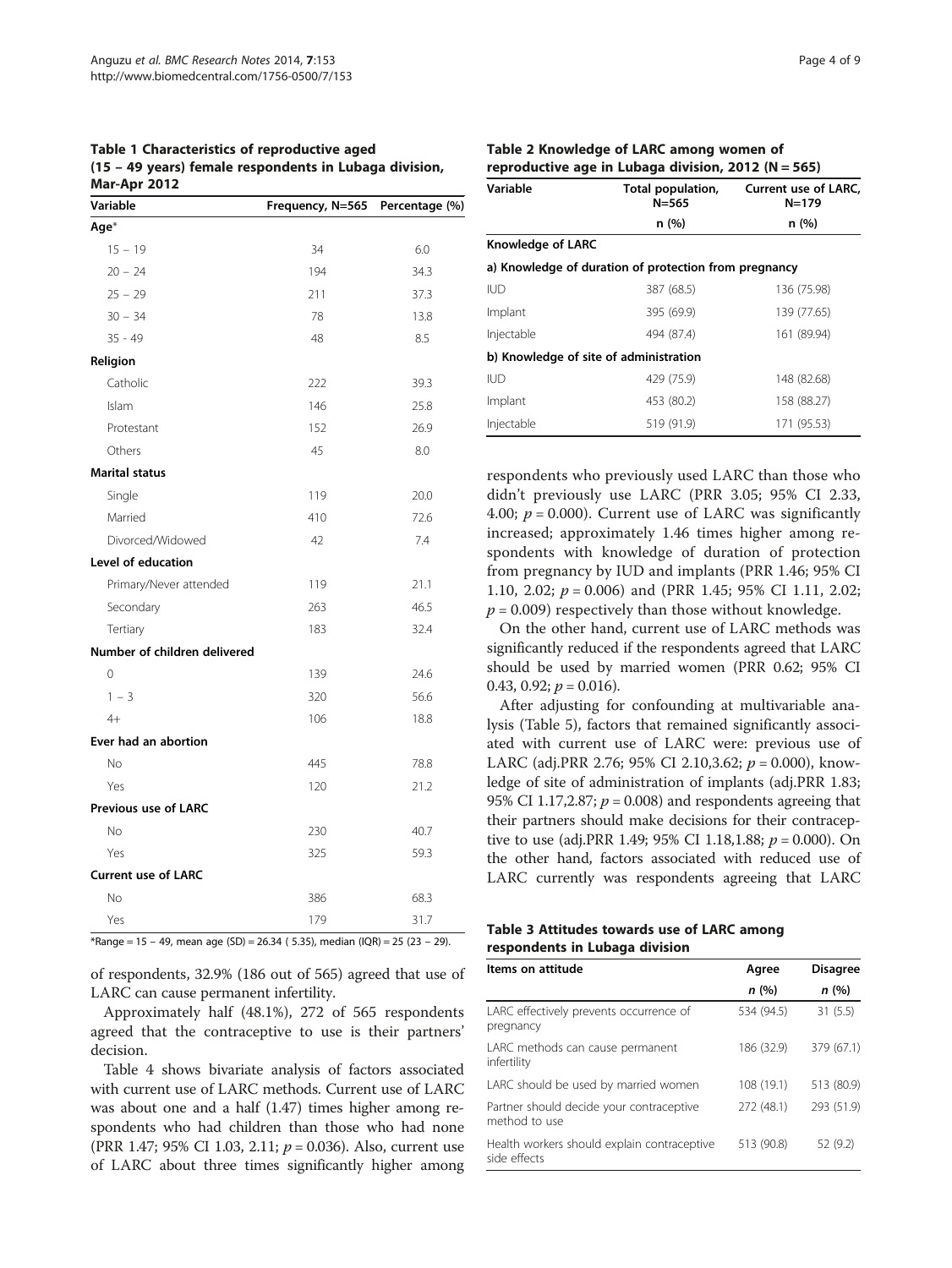## <span id="page-4-0"></span>Table 4 Bivariate analysis of independent variables associated with current use of LARC

|                                                    |              | <b>OUTCOME: Current use of LARC</b> |                       |                 |            |
|----------------------------------------------------|--------------|-------------------------------------|-----------------------|-----------------|------------|
| Independent variable                               | <b>Total</b> | Current use of LARC, n (%)          | <b>Unadjusted PRR</b> | (95% CI)        | p-value    |
| Age (years)                                        |              |                                     |                       |                 |            |
| < 24                                               | 228          | 65 (36.31)                          | $\mathbf{1}$          |                 |            |
| $\geq 24$                                          | 337          | 114 (63.69)                         | 1.19                  | $(0.92 - 1.53)$ | 0.187      |
| No. of children delivered                          |              |                                     |                       |                 |            |
| None                                               | 113          | 26 (14.53)                          | $\mathbf{1}$          |                 |            |
| Has children                                       | 426          | 153 (85.47)                         | 1.47                  | $(1.03 - 2.11)$ | $0.036*$   |
| Religion                                           |              |                                     |                       |                 |            |
| Non catholic                                       | 343          | 107 (59.78)                         | 1                     |                 |            |
| Catholic                                           | 222          | 72 (40.2)                           | 1.03                  | $(0.81 - 1.33)$ | 0.757      |
| <b>Marital status</b>                              |              |                                     |                       |                 |            |
| Never married                                      | 113          | 27 (15.08)                          | $\mathbf{1}$          |                 |            |
| Ever married                                       | 452          | 152 (84.92)                         | 1.41                  | $(0.99 - 2.01)$ | 0.058      |
| Previous use of LARC                               |              |                                     |                       |                 |            |
| No                                                 | 325          | 55 (30.73)                          | $\mathbf{1}$          |                 |            |
| Yes                                                | 230          | 124 (69.27)                         | 3.05                  | $(2.33 - 4.00)$ | $0.000***$ |
| Occupation                                         |              |                                     |                       |                 |            |
| Unemployed                                         | 301          | 105 (58.66)                         | 1                     |                 |            |
| Employed                                           | 264          | 74 (41.34)                          | 0.80                  | $(0.63 - 1.03)$ | 0.083      |
| Level of education                                 |              |                                     |                       |                 |            |
| Never attended                                     | 115          | 40 (22.35)                          | $\mathbf{1}$          |                 |            |
| Attended                                           | 446          | 139 (77.65)                         | 0.90                  | $(0.67 - 1.19)$ | 0.452      |
| Abortion                                           |              |                                     |                       |                 |            |
| No                                                 | 441          | 137 (76.54)                         | 1                     |                 |            |
| Yes                                                | 120          | 42 (23.46)                          | 0.66                  | $(0.34 - 1.28)$ | 0.217      |
| Knowledge of duration of protection from pregnancy |              |                                     |                       |                 |            |
| <b>IUD</b>                                         |              |                                     |                       |                 |            |
| No                                                 | 178          | 43 (24.02)                          | $\mathbf{1}$          |                 |            |
| Yes                                                | 387          | 136 (75.98)                         | 1.46                  | $(1.10 - 2.02)$ | $0.006**$  |
| Implant                                            |              |                                     |                       |                 |            |
| No                                                 | 170          | 40 (22.35)                          | 1                     |                 |            |
| Yes                                                | 395          | 139 (77.65)                         | $1.45\,$              | $(1.11 - 2.02)$ | $0.009**$  |
| Injectable                                         |              |                                     |                       |                 |            |
| No                                                 | 71           | 18 (10.06)                          | $\mathbf{1}$          |                 |            |
| Yes                                                | 494          | 161 (89.94)                         | 1.29                  | $(0.85 - 1.96)$ | 0.240      |
| Knowledge of site of administration                |              |                                     |                       |                 |            |
| <b>IUD</b>                                         |              |                                     |                       |                 |            |
| No                                                 | 136          | 31 (17.32)                          | $\mathbbm{1}$         |                 |            |
| Yes                                                | 429          | 148 (82.68)                         | 1.51                  | $(1.08 - 2.12)$ | $0.016*$   |
| Implant                                            |              |                                     |                       |                 |            |
| No                                                 | 112          | 21 (11.73)                          | $\mathbf{1}$          |                 |            |
| Yes                                                | 453          | 158 (88.27)                         | 1.86                  | $(1.24 - 2.79)$ | $0.003***$ |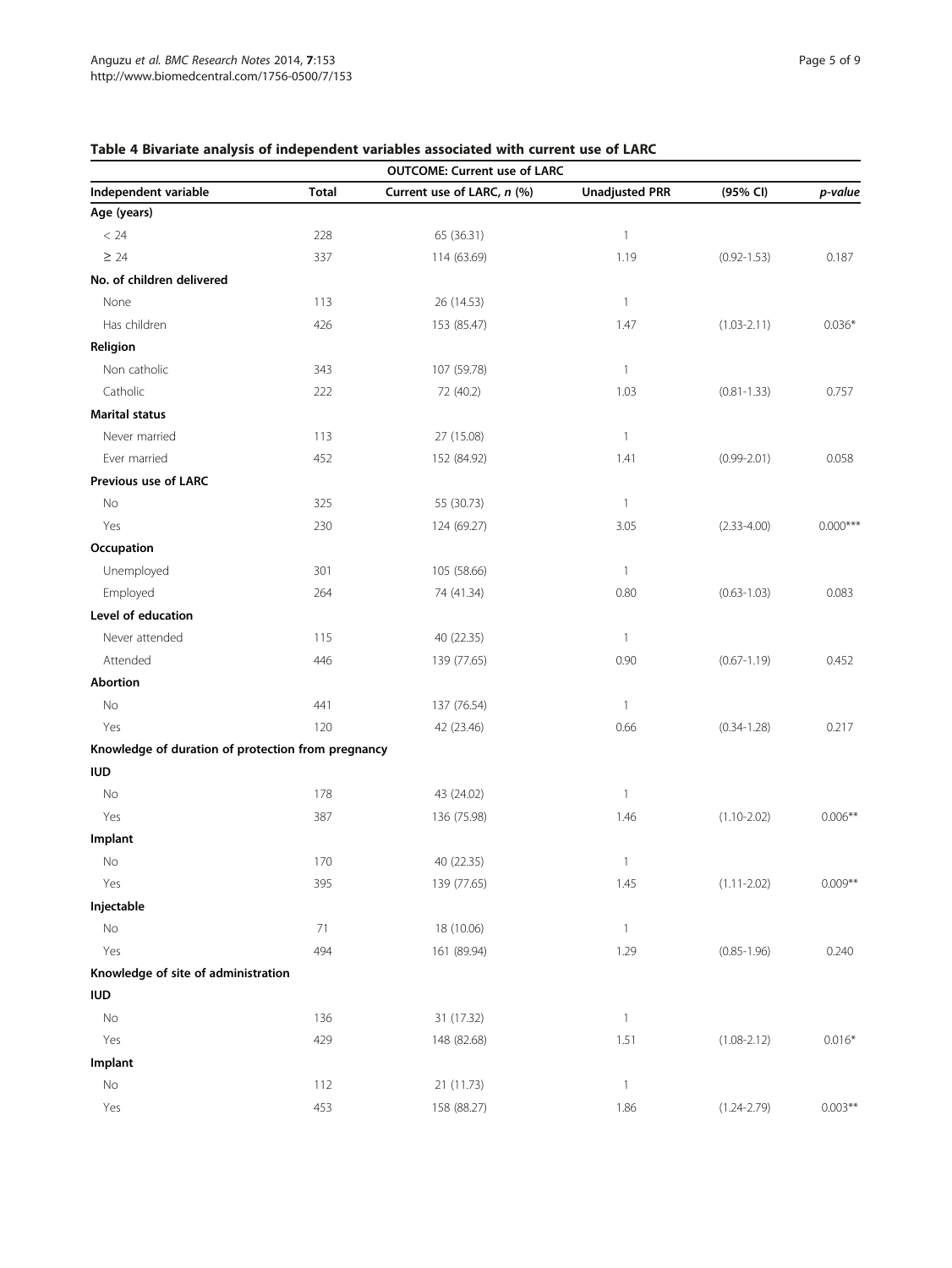| 46                                           | 8(4.47)     |                                                              |                 |            |
|----------------------------------------------|-------------|--------------------------------------------------------------|-----------------|------------|
| 519                                          | 171 (95.53) | 1.89                                                         | $(0.99 - 3.61)$ | 0.051      |
| Attitudes towards use of LARC                |             |                                                              |                 |            |
| LARC should be used by married women         |             |                                                              |                 |            |
| 457                                          | 156 (87.15) |                                                              |                 |            |
| 108                                          | 23 (12.85)  | 0.62                                                         | $(0.43 - 0.92)$ | $0.016*$   |
| Partner should decide your contraceptive use |             |                                                              |                 |            |
| 293                                          | 70 (39.11)  |                                                              |                 |            |
| 272                                          | 109 (60.89) | 1.68                                                         | $(1.31 - 2.16)$ | $0.000***$ |
| LARC prevents pregnancy occurrence           |             |                                                              |                 |            |
| 31                                           | 9(5.03)     |                                                              |                 |            |
| 534                                          | 170 (94.97) | 1.09                                                         | $(0.62 - 1.93)$ | 0.749      |
|                                              |             |                                                              |                 |            |
| 52                                           | 11(6.15)    |                                                              |                 |            |
| 513                                          | 168 (93.85) | 1.79                                                         | $(1.01 - 3.17)$ | $0.047*$   |
| LARC can cause permanent infertility         |             |                                                              |                 |            |
| 379                                          | 112 (62.57) |                                                              |                 |            |
| 186                                          | 67 (37.43)  | 1.22                                                         | $(0.95 - 1.56)$ | 0.116      |
|                                              |             | Health workers should explain the contraceptive side effects |                 |            |

| Table 4 Bivariate analysis of independent variables associated with current use of LARC (Continued) |  |
|-----------------------------------------------------------------------------------------------------|--|
|-----------------------------------------------------------------------------------------------------|--|

Statistically significant at \*p < 0.05, \*\*p < 0.01 \*\*\*p < 0.001.

should be used by married women (adj.PRR 0.63; 95% CI  $0.44, 0.90; p = 0.000$ .

## **Discussion**

The aim of this study was to assess the level of knowledge and attitudes towards LARC methods as well as factors associated with its use among women of reproductive age attending reproductive health services in Lubaga, division Kampala. Whereas the level of knowledge of specific LARC methods in Lubaga division (Table [2\)](#page-3-0) was slightly higher than that of Kampala district [[2\]](#page-7-0), it is still sub-optimal. However across the three LARC methods, women had higher levels of knowledge about injectable contraceptives than implants and IUDs. Knowledge of duration of protection from pregnancy was higher for injectable contraceptives than implant and IUD. Knowledge of site of administration for all LARC methods was also relatively high comparable to the national knowledge levels for the three LARC methods [[2\]](#page-7-0) suggesting that the needed FP information is reaching the women in Lubaga. The high level of knowledge of LARC methods in our study may be explained by the highly selective group of females selected from health facilities. Lubaga, a peri-urban setting also has a high number of health units which is likely to increase physical access to FP services including contraceptive counseling. However, there is need for further research into why the high level of knowledge does not translate into actual higher use of LARC in this urban setting [\[2](#page-7-0)].

Low use of LARC may be due to misconceptions about causation of permanent infertility (Table [3](#page-3-0)). A survey in Ghana, revealed that women had high knowledge levels of IUD but cited its side effects as the main reason for nonuse [[27](#page-8-0)]. Similarly, studies in Kenya and Nigeria revealed that among injectable and implanon (implant) users respectively, misconceptions [\[28](#page-8-0)], side effects [\[28](#page-8-0),[29\]](#page-8-0) and husbands' opposition [\[28](#page-8-0)] were main reasons for their discontinuation.

In contrast, a study in Jimma, Ethiopia, revealed that women were least knowledgeable about IUD and more knowledgeable about implants and injectables especially among married couples [[30](#page-8-0)]. The difference in findings could be explained by the fact that the Ethiopian study was conducted among married couples which could have been a highly self-selected group that had jointly agreed to use LARC.

In a study in rural Ethiopia, knowledge of IUD was much lower at 13.1% [\[31\]](#page-8-0) when compared with knowledge of IUD in this study in Lubaga division. Though knowledge of injectable contraceptives (97.8%) is nearly universal when compared to this study in Lubaga, knowledge of implants (74.4%) was comparable [\[31](#page-8-0)]. These study differences in knowledge of IUD and implants could potentially be due to rural–urban differences in sociodemographics and availability of specific LARC methods. Since injectable contraceptives are the predominant LARC method currently used in both studies, this may suggest that injectable contraceptives are the LARC method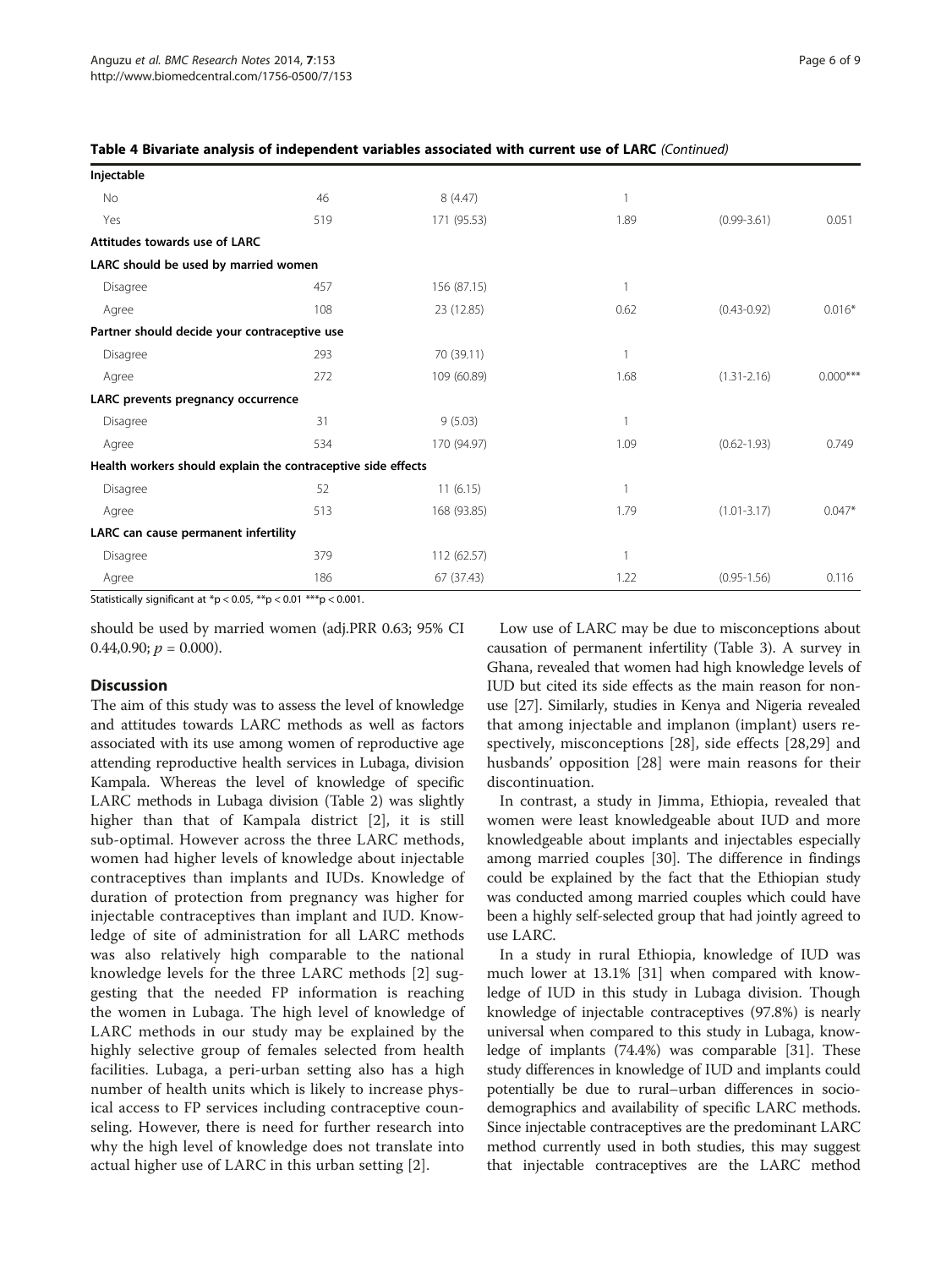|                                                          |              | <b>OUTCOME: Current use of LARC</b> |                         |                        |
|----------------------------------------------------------|--------------|-------------------------------------|-------------------------|------------------------|
|                                                          | <b>Total</b> | Current use of LARC, n (%)          | Unadjusted (95% CI) PRR | Adjusted (95% CI) PRR  |
| Age (years)                                              |              |                                     |                         |                        |
| < 24                                                     | 228          | 65 (36.31)                          | $\mathbf{1}$            | $\mathbf{1}$           |
| $\geq 24$                                                | 337          | 114 (63.69)                         | 1.19 (0.92-1.53)        | 1.01 (0.81-1.27)       |
| No. of children delivered                                |              |                                     |                         |                        |
| None                                                     | 113          | 26 (14.53)                          | $\mathbf{1}$            | $\mathbf{1}$           |
| Has children                                             | 426          | 153 (85.47)                         | 1.47 (1.03-2.11)        | 1.20 (0.85-1.68)       |
| <b>Marital status</b>                                    |              |                                     |                         |                        |
| Never married                                            | 113          | 27 (15.08)                          | $\mathbf{1}$            | $\mathbf{1}$           |
| Ever married                                             | 452          | 152 (84.92)                         | 1.41 (0.99-2.01)        | 1.12 (0.80-1.58)       |
| Previous use of LARC                                     |              |                                     |                         |                        |
| <b>No</b>                                                | 325          | 55 (30.73)                          | $\mathbf{1}$            | $\mathbf{1}$           |
| Yes                                                      | 230          | 124 (69.27)                         | 3.05 (2.33-4.00)        | 2.89 (2.19-3.81) ***   |
| Knowledge of duration of protection from pregnancy       |              |                                     |                         |                        |
| <b>IUD</b>                                               |              |                                     |                         |                        |
| No                                                       | 178          | 43 (24.02)                          | $\mathbf{1}$            | $\mathbf{1}$           |
| Yes                                                      | 387          | 136 (75.98)                         | 1.46 (1.10-2.02)        | 1.14 (0.79-1.63)       |
| Implant                                                  |              |                                     |                         |                        |
| No                                                       | 170          | 40 (22.35)                          | $\mathbf{1}$            | $\mathbf{1}$           |
| Yes                                                      | 395          | 139 (77.65)                         | 1.45 (1.11-2.02)        | $0.88$ $(0.60 - 1.28)$ |
| Knowledge of site of administration                      |              |                                     |                         |                        |
| <b>IUD</b>                                               |              |                                     |                         |                        |
| No                                                       | 136          | 31 (17.32)                          | $\mathbf{1}$            | $\overline{1}$         |
| Yes                                                      | 429          | 148 (82.68)                         | 1.51 (1.08-2.12)        | $0.94(0.65 - 1.37)$    |
| Implant                                                  |              |                                     |                         |                        |
| No                                                       | 112          | 21 (11.73)                          | $\mathbf{1}$            | $\mathbf{1}$           |
| Yes                                                      | 453          | 158 (88.27)                         | 1.86 (1.24-2.79)        | 1.83 (1.17-2.87)       |
| LARC should be used by married women                     |              |                                     |                         |                        |
| Disagree                                                 | 457          | 156 (87.15)                         | $\mathbf{1}$            | $\mathbf{1}$           |
| Agree                                                    | 108          | 23 (12.85)                          | $0.62$ $(0.43 - 0.92)$  | $0.63$ (0.44-0.90) *   |
| Partner should decide your contraceptive to use          |              |                                     |                         |                        |
| Disagree                                                 | 293          | 70 (39.11)                          | $\mathbf{1}$            | $\mathbf{1}$           |
| Agree                                                    | 272          | 109 (60.89)                         | 1.68 (1.31-2.16)        | 1.49 (1.18-1.88) ***   |
| Health workers should explain contraceptive side effects |              |                                     |                         |                        |
| Disagree                                                 | 52           | 11(6.15)                            | $\mathbf{1}$            | $\mathbf{1}$           |
| Agree                                                    | 513          | 168 (93.85)                         | 1.79 (1.01-3.17)        | 1.45 (0.84-2.49)       |

#### <span id="page-6-0"></span>Table 5 Multivariable analysis of factors associated with current use of LARC

Statistically significant at \*p < 0.05, \*\*\*p < 0.001.

mostly available. Provision of injectable contraceptives at both community and facility levels when compared to facility provision of implants and IUD in some sub-Saharan countries like Nigeria [\[32\]](#page-8-0), Madagascar [[33](#page-8-0)], Ethiopia [[34](#page-8-0)] and also Uganda [\[35,36](#page-8-0)] could have contributed to high injectable contraceptive knowledge and current use.

Nearly half (48.1%) of the women in this study thought that their male partners should decide on the contraceptive to use (Table [3](#page-3-0)) suggesting that socio-cultural perceptions play an important part in the contraceptive choices made. A study in Kenya and Ethiopia found that partner approval [[37\]](#page-8-0) and husband support [[38\]](#page-8-0) influences use of FP services and contraceptives respectively. Our study in Lubaga had similar findings on partner's decision on spouses' choice of contraceptive. Partner decision was associated with women's contraceptive use similar to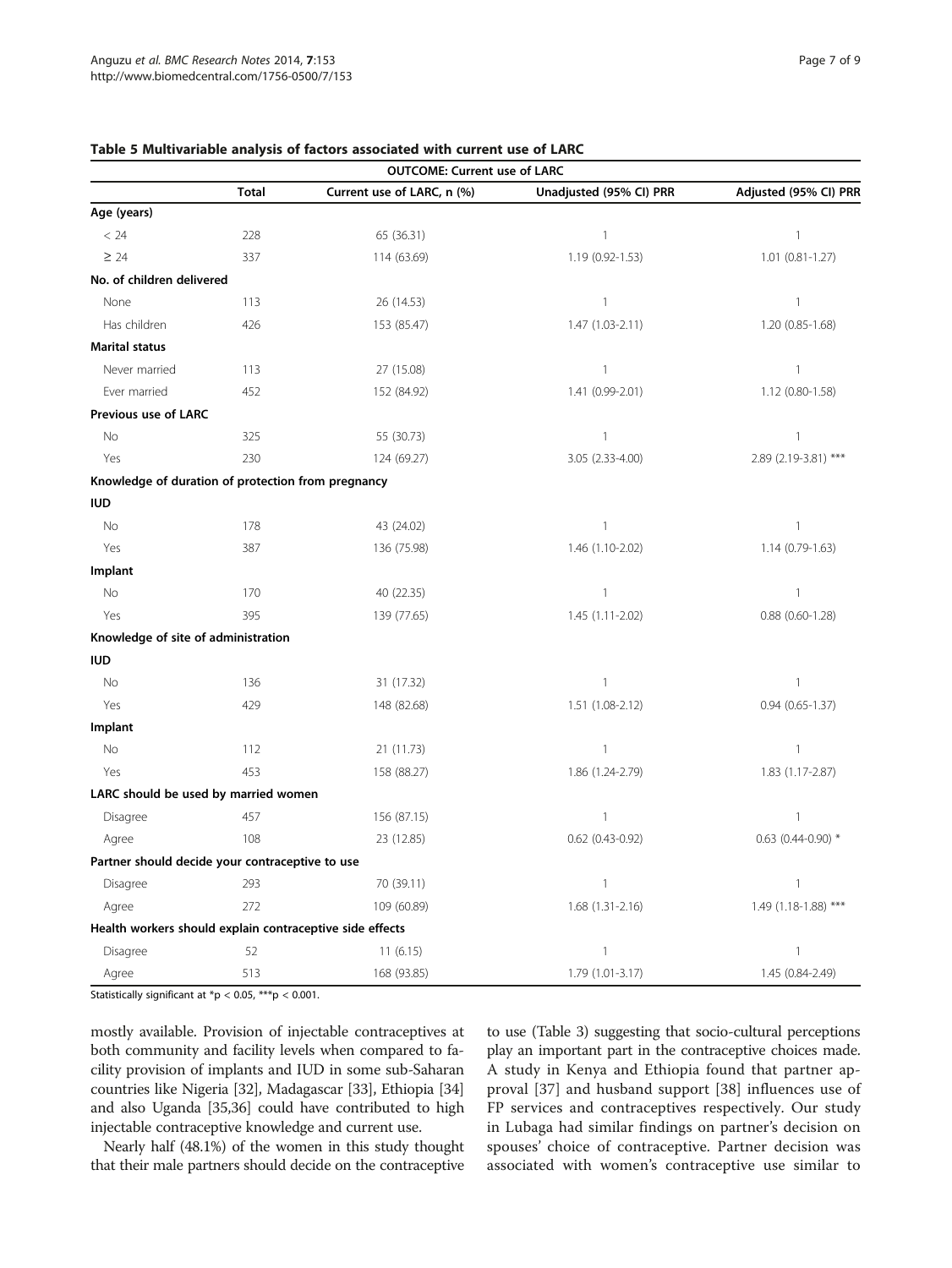<span id="page-7-0"></span>findings from Ghana, Nigeria and Rwanda where partner approval, partner's support [\[39](#page-8-0),[40\]](#page-8-0) or partner objections [\[41](#page-8-0)-[43\]](#page-8-0) towards contraceptive choice influenced contraceptive use. In South Africa, women that strongly agreed to male decision making regarding child-bearing did not influence effective contraception [\[44\]](#page-8-0). In Uganda [[45,46](#page-8-0)] and Burkina Faso [\[47\]](#page-8-0), scientific evidence has also shown that positive influence of male partners may affect maternal and child health outcomes. Nearly half of the women in this study thought that their male partners should decide the contraceptive to use therefore sociocultural perceptions in Lubaga especially related to roles of males and females in decision making in families might explain these attitudes among women.

In Nigeria, [[48\]](#page-8-0) and Bangladesh [[42](#page-8-0)], acceptors of long acting contraception were more likely to be married women. A study in Nigeria consistent with our study showed that almost half of the married women had previously used IUD and injectables [\[49](#page-8-0)]. Since comparable proportions of use of LARC in all three studies were married women, this may suggest that they may have good attitudes towards using LARC methods.

The findings of our study should be interpreted in light of some limitations; the study was cross-sectional therefore we could not establish temporality between current use of LARC and the independent factors. Since the study relied on the respondents' self-report, there could have been potential for recall bias about the history related to use of LARC methods. We attempted to control for potential confounders of known factors in the multivariable analysis. Misclassification bias may have been introduced when collapsing attitude items from a 5 to 3 point likert scales, the new categorization assumed that those reporting "unsure" disagreed. However, given the small number of responses in the "unsure" category this is unlikely to have greatly biased the results. Suggestion for future research could include conducting qualitative data collection methods in order to adequately assess behaviors of women associated with contraceptive use.

## Conclusion

This study revealed a relatively low level of current use of LARC among women attending clinics in Lubaga, Kampala. Knowledge of site of administration of implants, previous use, and women's attitude about the important role of male partners in their choice of contraceptives was associated with current use of LARC. Strategies to strengthen client education may be integrated within reproductive health programs in Lubaga division in order to dispel possible myths about LARC. Involving males in the decision making process of contraceptives may also be integrated into strategies to promote family planning services.

#### Competing interests

The authors declare that they have no competing interests.

#### Authors' contributions

RA was the principal investigator, originated the study idea, developed the protocol and manuscript drafting and also applied for the FHRDC grant. RT reviewed the study protocol, contributed significantly to statistical analysis and manuscript drafting. JS mentored the author, supervised the manuscript development and revised the methodology. VZ, TS and CM contributed to statistical analysis of the study. DS was the primary supervisor of the author and contributed to statistical analysis. All authors read and approved the final manuscript.

#### Acknowledgments

The corresponding author is a recipient of a research grant from the Family Health Research and Development Centre (FHRDC) of Makerere University School of Public Health in order to conduct this study. Appreciation goes to FHRDC (in partnership with Bill and Melinda Gates Institute for Population and Reproductive Health) whose grant facilitated this research. Appreciation also goes to Mr. Roland Kusiima for his contribution to the statistical analysis. A lot of thanks also go to the research assistants, health unit heads and the study participants from selected health centers in Lubaga division for data collection.

#### Author details

<sup>1</sup>School of Public Health, Makerere University, Kampala, Uganda. <sup>2</sup>College of Public Health, University of Georgia, Athens, Georgia, USA. <sup>3</sup> Faculty of Health and Medical Sciences, University of Manchester, Manchester, UK.

#### Received: 25 February 2014 Accepted: 7 March 2014 Published: 17 March 2014

#### References

- 1. PRB: World Population Data Sheet. Washington, DC; 2013:1–20.
- 2. UBOS: Uganda Demographic and Health Survey 2011; 2011. [cited 2013 10th July]; Available from: [http://www.ubos.org/onlinefiles/uploads/ubos/UDHS/](http://www.ubos.org/onlinefiles/uploads/ubos/UDHS/UDHS2011.pdf) [UDHS2011.pdf.](http://www.ubos.org/onlinefiles/uploads/ubos/UDHS/UDHS2011.pdf)
- 3. Nalwadda G, Mirembe F, Byamugisha J, Faxelid E: Persistent high fertility in Uganda: young people recount obstacles and enabling factors to use of contraceptives. BMC Public Health 2010, 10:530.
- 4. Singh S, Prada E, Mirembe F, Kiggundu C: The incidence of induced abortion in Uganda. Int Fam Plan Perspect 2005, 31(4):183–191.
- 5. Paul VK, Sachdev HS, Mavalankar D, Ramachandran P, Sankar MJ, Bhandari N, Sreenivas V, Sundararaman T, Govil D, Osrin D: Reproductive health, and child health and nutrition in India: meeting the challenge. Lancet 2011, 377(9762):332–349.
- 6. Stover J, Ross J: How increased contraceptive Use has reduced maternal mortality. Matern Child Health J 2010, 14(5):687–695.
- 7. MoH: The National Policy Guidelines and Service Standards for Reproductive Health Services; 2001. [cited 2013 10th July]; Available from: [http://www.](http://www.youth-policy.com/Policies/Uganda%20National%20Policy%20Guidelines%20and%20Service%20Standards%20for%20Reproductive%20Health%20Services.pdf) [youth-policy.com/Policies/Uganda%20National%20Policy%20Guidelines%](http://www.youth-policy.com/Policies/Uganda%20National%20Policy%20Guidelines%20and%20Service%20Standards%20for%20Reproductive%20Health%20Services.pdf) [20and%20Service%20Standards%20for%20Reproductive%20Health%](http://www.youth-policy.com/Policies/Uganda%20National%20Policy%20Guidelines%20and%20Service%20Standards%20for%20Reproductive%20Health%20Services.pdf) [20Services.pdf.](http://www.youth-policy.com/Policies/Uganda%20National%20Policy%20Guidelines%20and%20Service%20Standards%20for%20Reproductive%20Health%20Services.pdf)
- 8. UN: Contraceptive Commodities for Women's Health, in Key Data and Findings. New York: United Nations Commission on Life-Saving Commodities for Women and Children; 2012:1–29.
- 9. UNFPA: United Nations High Level Meeting on Reproductive Health Commodity Security. New York: United Nations; 2011:1–40.
- 10. Mitchel MT, Thistle P: Acceptability of levonorgestrel subdermal implants versus tubal ligation for long-term contraception in a rural population of Zimbabwe. Contraception 2004, 70(6):483–486.
- 11. Masters T, Everett S: Intrauterine and barrier contraception (a practical review of recent developments). Curr Obstet Gynaecol 2005, 15(1):31–37.
- 12. Blumenthal PD, Voedisch A, Gemzell-Danielsson K: Strategies to prevent unintended pregnancy: increasing use of long-acting reversible contraception. Hum Reprod Update 2011, 17(1):121–137.
- 13. Espey E, Ogburn T: Long-acting reversible contraceptives: intrauterine devices and the contraceptive implant. Obstet Gynecol 2011, 117(3):705-719.
- 14. Roberts A, Noyes J: Contraception and women over 40 years of age: mixed-method systematic review. J Adv Nurs 2009, 65(6):1155–1170.